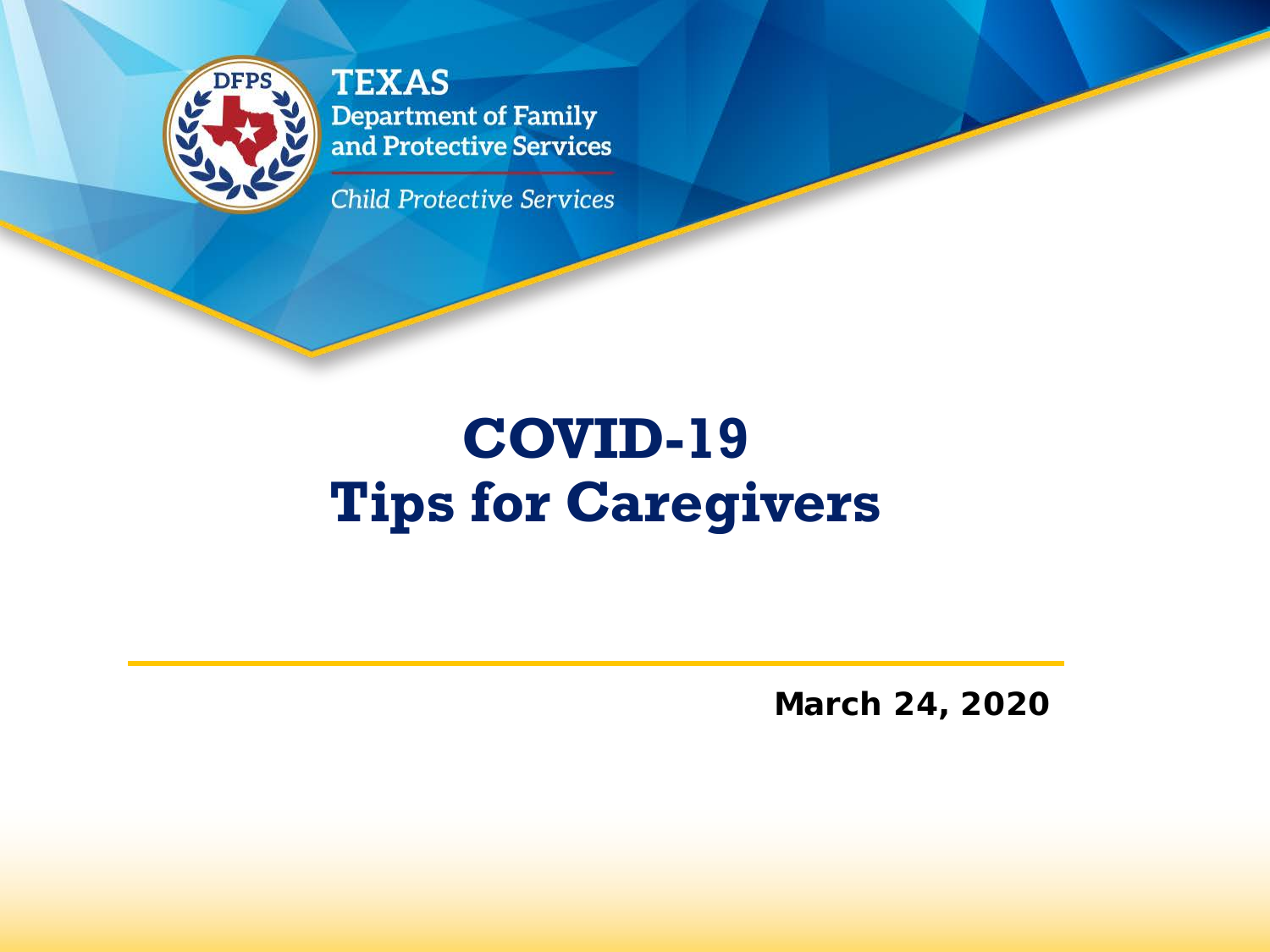# **What is COVID-19?**

- **1. COVID-19 is a respiratory virus. Current symptoms have included mild to severe respiratory illness with the most common symptoms being fever, cough, and difficulty breathing.**
- **2. According to the Center for Disease Control (CDC) the virus is spread mainly from person-to-person, between people who are in close contact with each other (within about 6 feet).**
- **3. Spread is primarily through respiratory droplets and secretions produced when an infected person coughs or sneezes.**

*Those considered "high risk" include people over the age of 60, anyone with underlying health conditions or a weakened immune system, and pregnant women.*



**TEXAS Department of Family** and Protective Services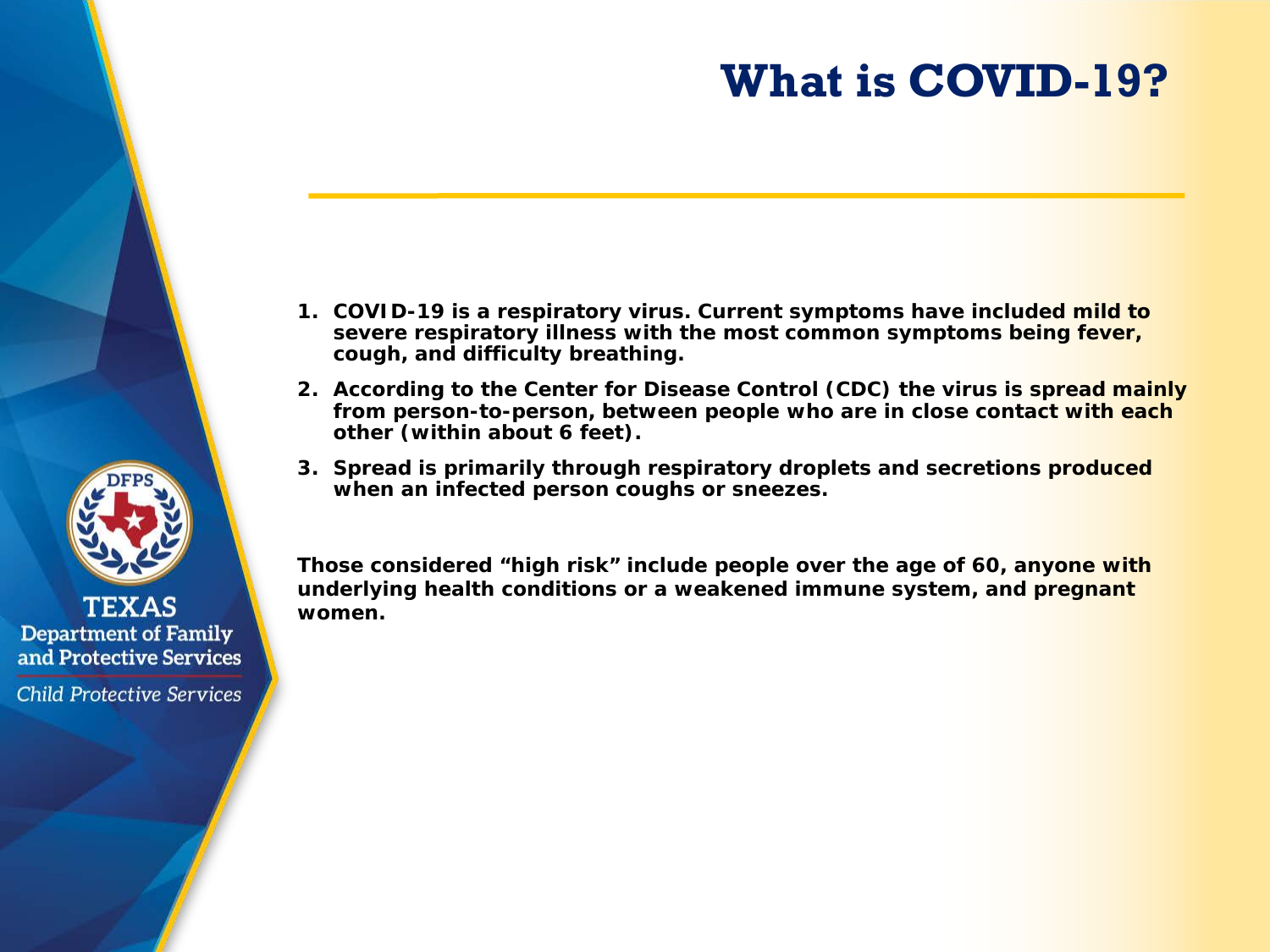# **Symptoms and Screening Questions**

**The most common symptoms of COVID-19 are fever, coughing, and shortness of breath.**

**Screen all visitors and individuals with any of the conditions below should be restricted from entering.** 

- **a. Sick with fever (≥100), shortness of breath, or cough**
- **b. [Recent travel \(i.e., within the past 14 days\) from a COVID-19-affected](https://www.cdc.gov/coronavirus/2019-nCoV/hcp/clinical-criteria.html) geographic area**
- **c. Close contact with a person diagnosed with COVID-19 in the past 14 days.**

**Screening questions to determine entrance into the operation:** 

- **a. Do you have a temperature of ≥100 or higher?**
- **b. Have you been sick with a cough?**
- **c. Have you travelled internationally within in the past 14 days?**
- **d. Have you had close contact with a person diagnosed with COVID-19 in the past 14 days?**

**If the individual requires immediate medical care, call 911 for an ambulance and inform EMS of the individual's symptoms and concern for COVID-19.** 



**TEXAS Department of Family** and Protective Services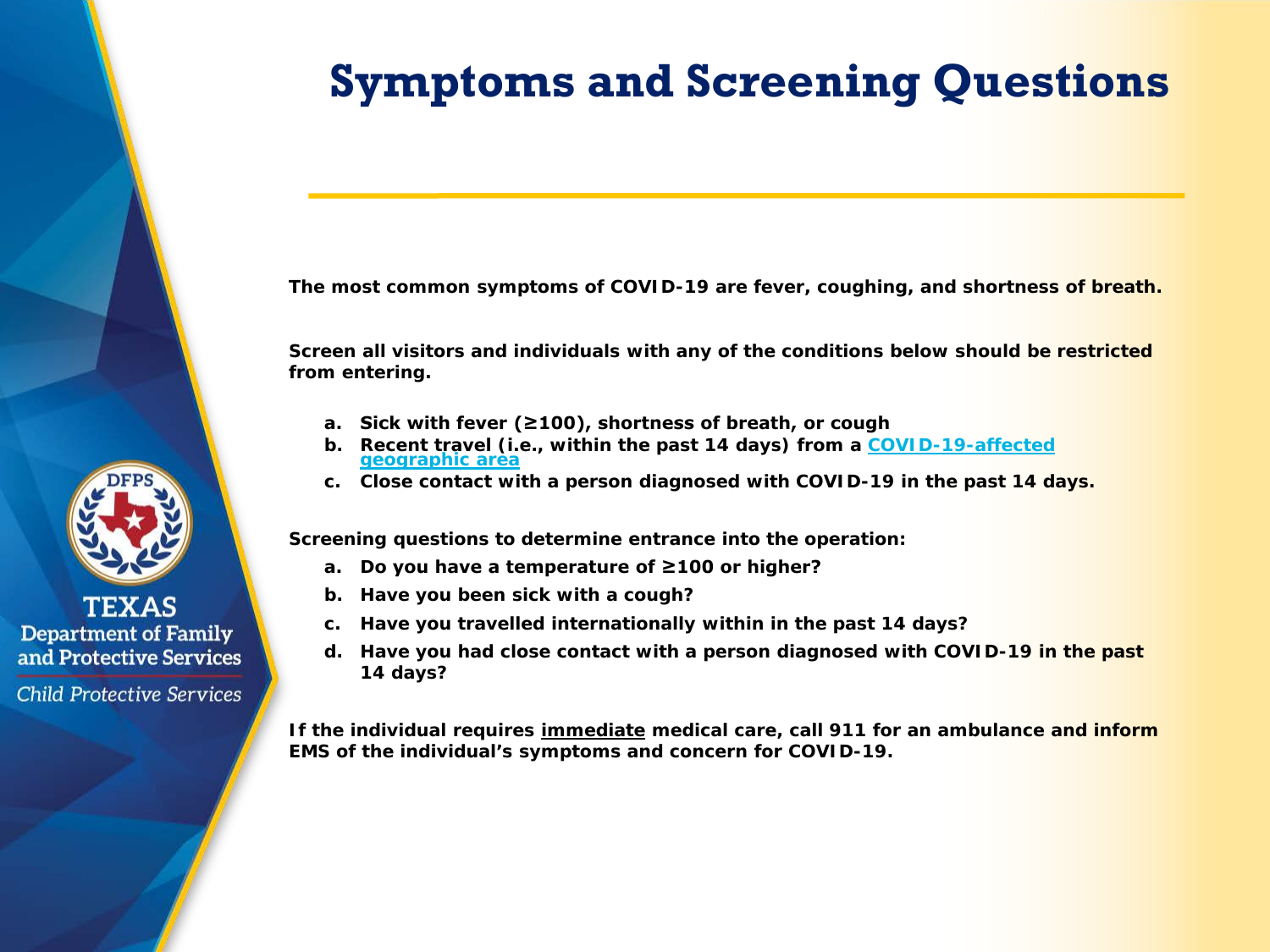### **Confirmed or Suspected COVID-19?**

**A healthcare provider and/or public health staff will evaluate whether an individual can be cared for at home. If it is determined that an individual does not need to be hospitalized and can be isolated at home, the local or state health department will monitor that individual.** 

- **a. Separate the individual from other people and animals** *(while there are no reports of animals becoming sick, it is best to stay away from them until more is known about the virus)*
- **b. Isolate the individual in a private room with the door closed, and if possible the individual should avoid sharing a bathroom with others.**
- **c. Remain at least six feet away from the individual, if possible.**
- **d. Call ahead before visiting the doctor.**
- **e. Also see the extensive CDC Guidance, "***If you are Sick or Caring for Someone"* [https://www.cdc.gov/coronavirus/2019](https://www.cdc.gov/coronavirus/2019-ncov/if-you-are-sick/index.html) ncov/if-you-are-sick/index.html



**TEXAS Department of Family** and Protective Services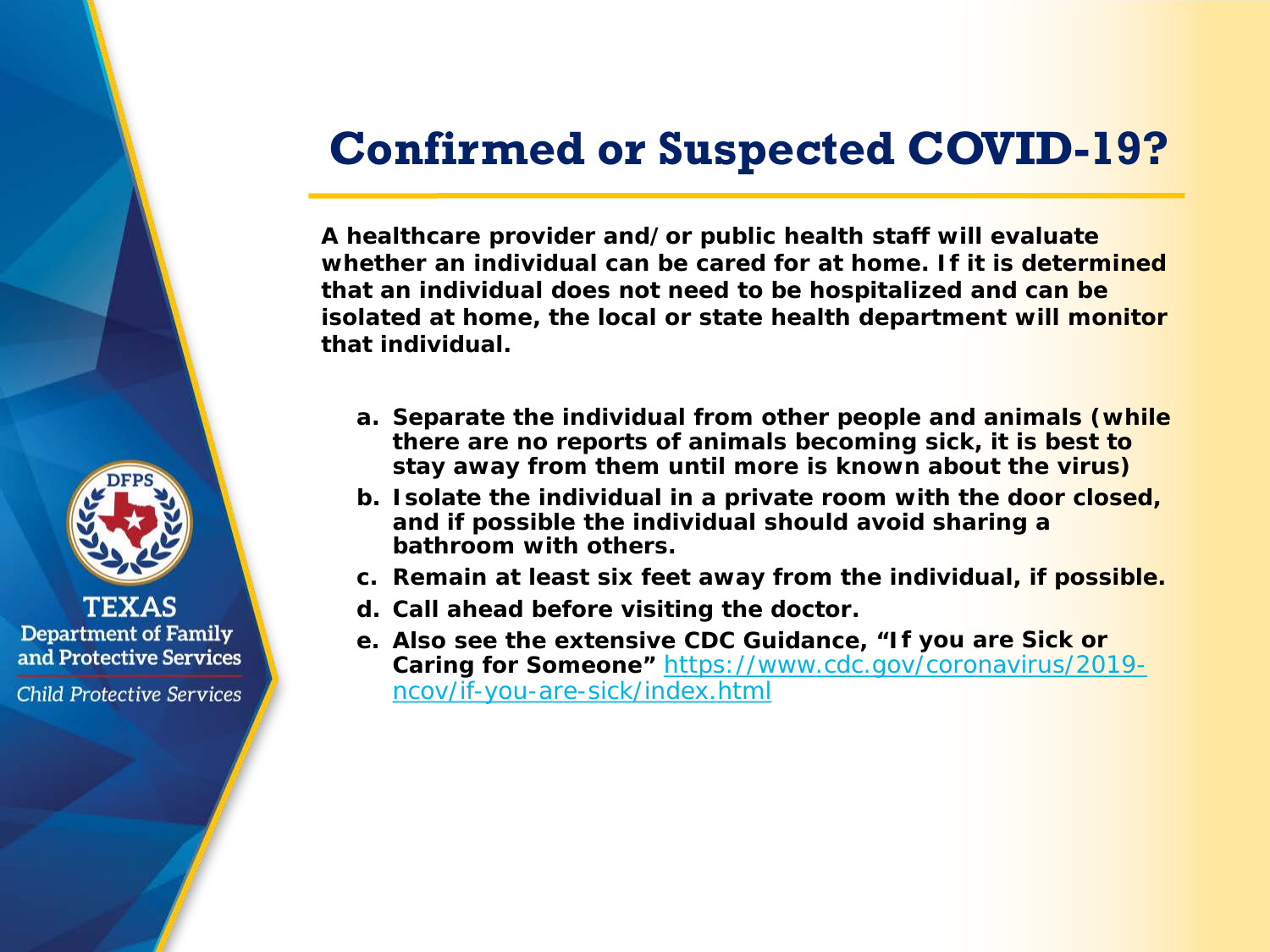# **Isolation vs Quarantine?**

**Isolation and quarantine help protect the public by preventing exposure to people who have or may have a contagious disease.**

**Isolation separates sick people with a contagious disease from people who are not sick.**

**Quarantine separates and restricts the movement of people who were exposed to a contagious disease to see if they become sick.**



**TEXAS Department of Family** and Protective Services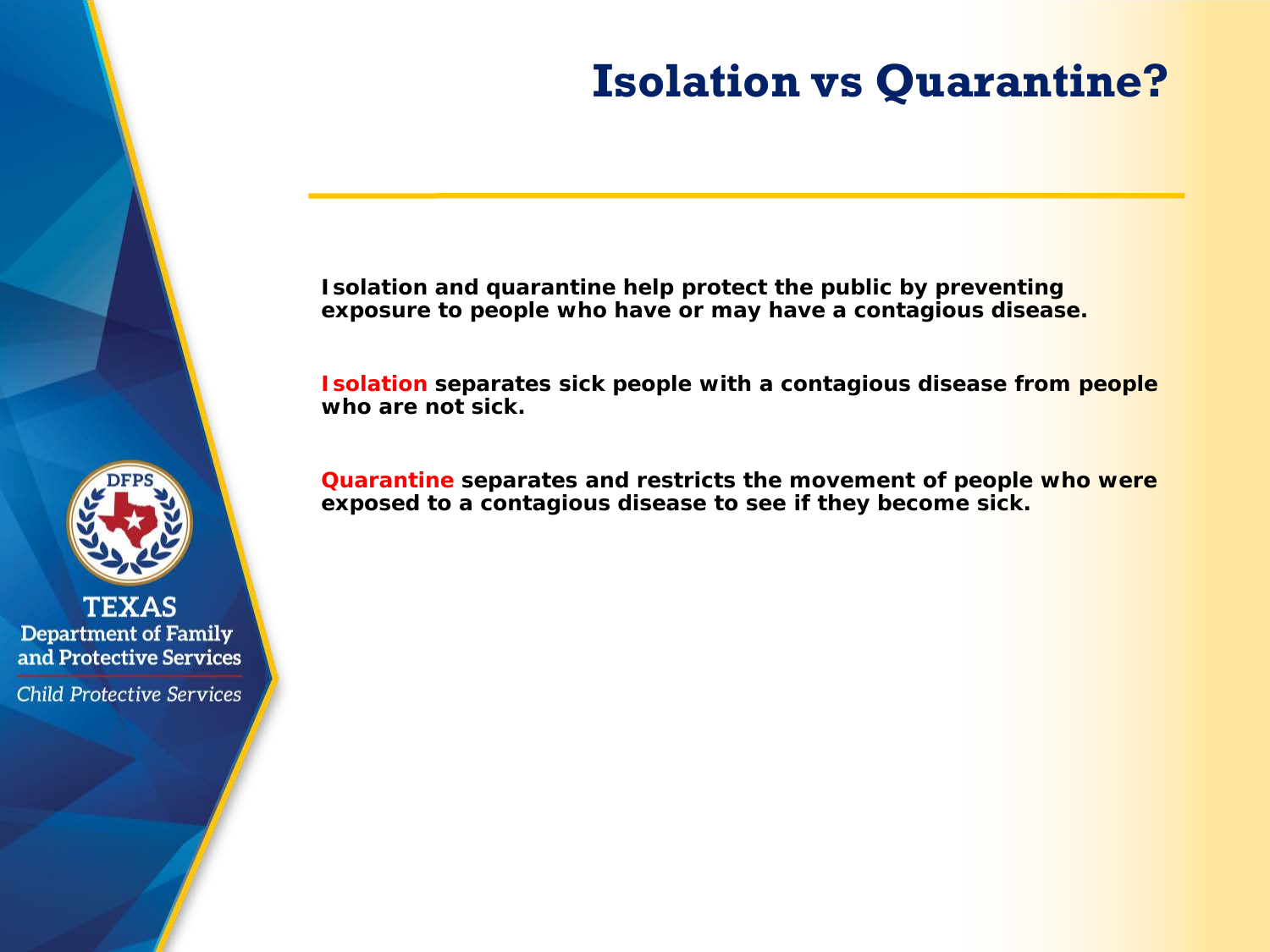### **Should I wear a face mask?**

**Facemasks should be used by people who show symptoms of COVID-19 to help prevent the spread of the disease to others. CDC does not recommend that people at home wear a facemask to protect themselves from respiratory diseases, including COVID-19.**

- **a. CDC does not recommend that people who are well wear a facemask to protect themselves from respiratory diseases, including COVID-19, unless a person at their home who has COVID-19 cannot wear a mask.**
- **b. Facemasks should be used by people who show symptoms of illness to help prevent the spread of germs.**
- **c. Precautions are based on the principles that all blood, body fluids, secretions, excretions (except sweat), non-intact skin, and mucous membranes may contain transmissible infectious agents.**



**TEXAS Department of Family** and Protective Services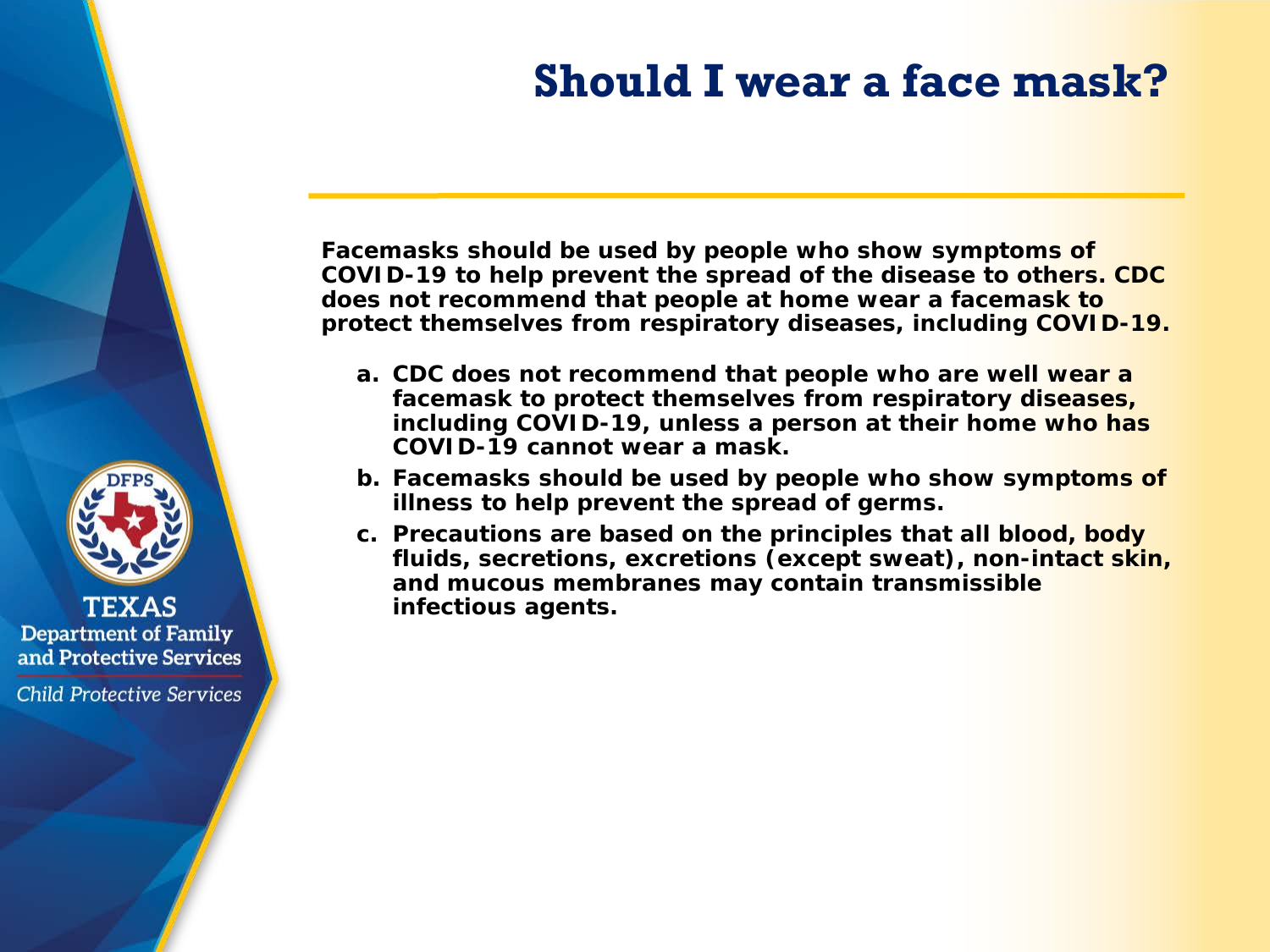# **What do I do if I suspect exposure to COVID-19?**

**Self-quarantine for COVID-19 is recommended for individuals who have been directly exposed to the virus or who have traveled to areas where there are large numbers of people infected in order to prevent further transmission.**

**a. Anticipate up to 14 days quarantine at home.**

**TEXAS Department of Family** and Protective Services

- **b. Try to have a two-week supply of non-perishable food items in the pantry. Stock long-life alternatives to perishable food items, such as powdered and UHT milk, tinned fruit and frozen vegetables.**
- **c. Have a supply of disposable tissues, antibacterial wipes and latex gloves.**
- **d. Check that your first aid kit includes a thermometer and medicine to reduce fever such as acetaminophen.**
- **e. Make sure you have enough of any prescription and nonprescription medication you need to last a couple of weeks.**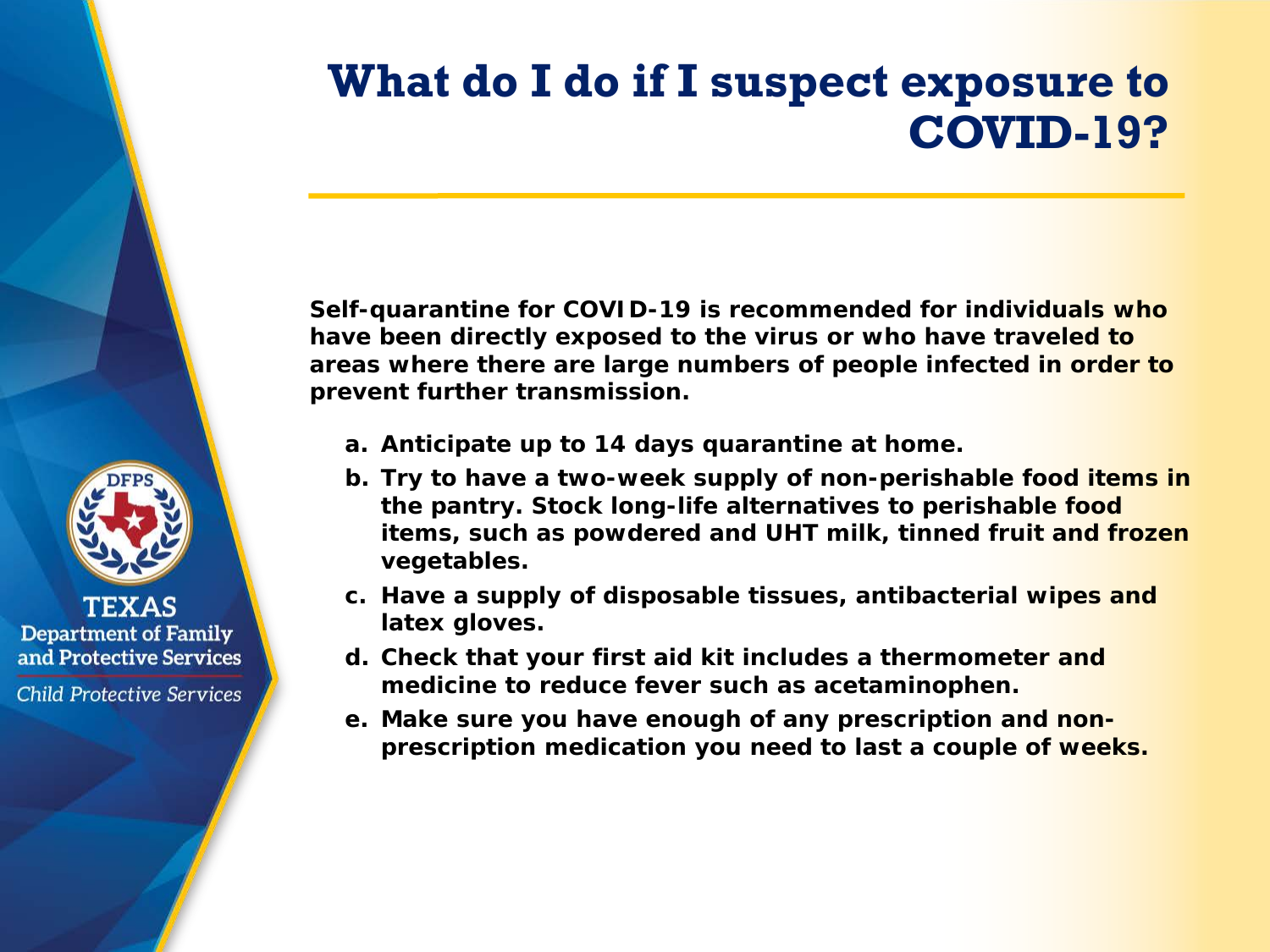### **Other Precautions**

- **1. Visitors who reside in a community where community transmission is occurring should be asked to not visit.** *\*\*As a reminder, DFPS staff must be allowed access to children and youth.*
- **2. If signs or symptoms of a respiratory infection, such as fever, cough, shortness of breath, or sore throat develop while an individual is onsite, the individual should put on a mask and move to an isolated area.**



**TEXAS Department of Family** and Protective Services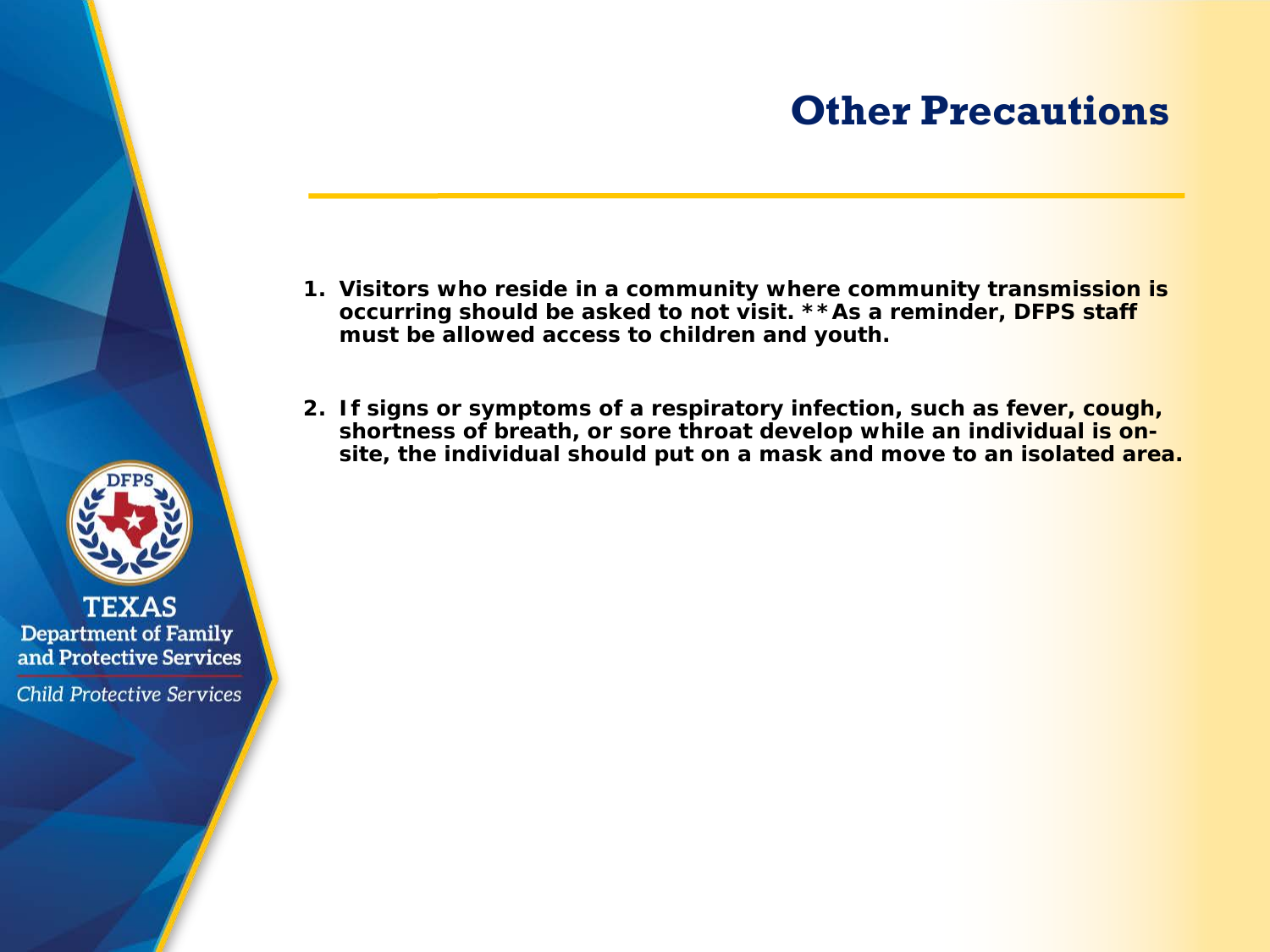# **Strategies to minimize the spread of COVID-19**

#### **Cover coughs and sneezes**

**Remind individuals to cover their mouths and noses with a tissue when they cough or sneeze. Throw used tissues in a lined trash can. Immediately wash hands with soap and water for at least 20 seconds or, if soap and water are not available, clean hands with an alcohol-based hand sanitizer that contains at least 60% alcohol.**

#### **Clean hands often**

- **1. Remind individuals to wash hands often with soap and water for at least 20 seconds, especially after they blow their nose, cough, or sneeze; going to the bathroom; and before eating or preparing food. If soap and water are not readily available, use an alcohol-based hand sanitizer with at least 60% alcohol, covering all surfaces of hands and rub them together until they feel dry.**
- **2. Soap and water are the best option if hands are visibly dirty.**
- **3. Avoid touching eyes, nose, and mouth with unwashed hands.**

#### **Avoid sharing personal household items**

**Do not share dishes, drinking glasses, cups, eating utensils, towels, or bedding with other people or pets in your home. After using these items, they should be washed thoroughly with soap and water.**



#### **TEXAS Department of Family** and Protective Services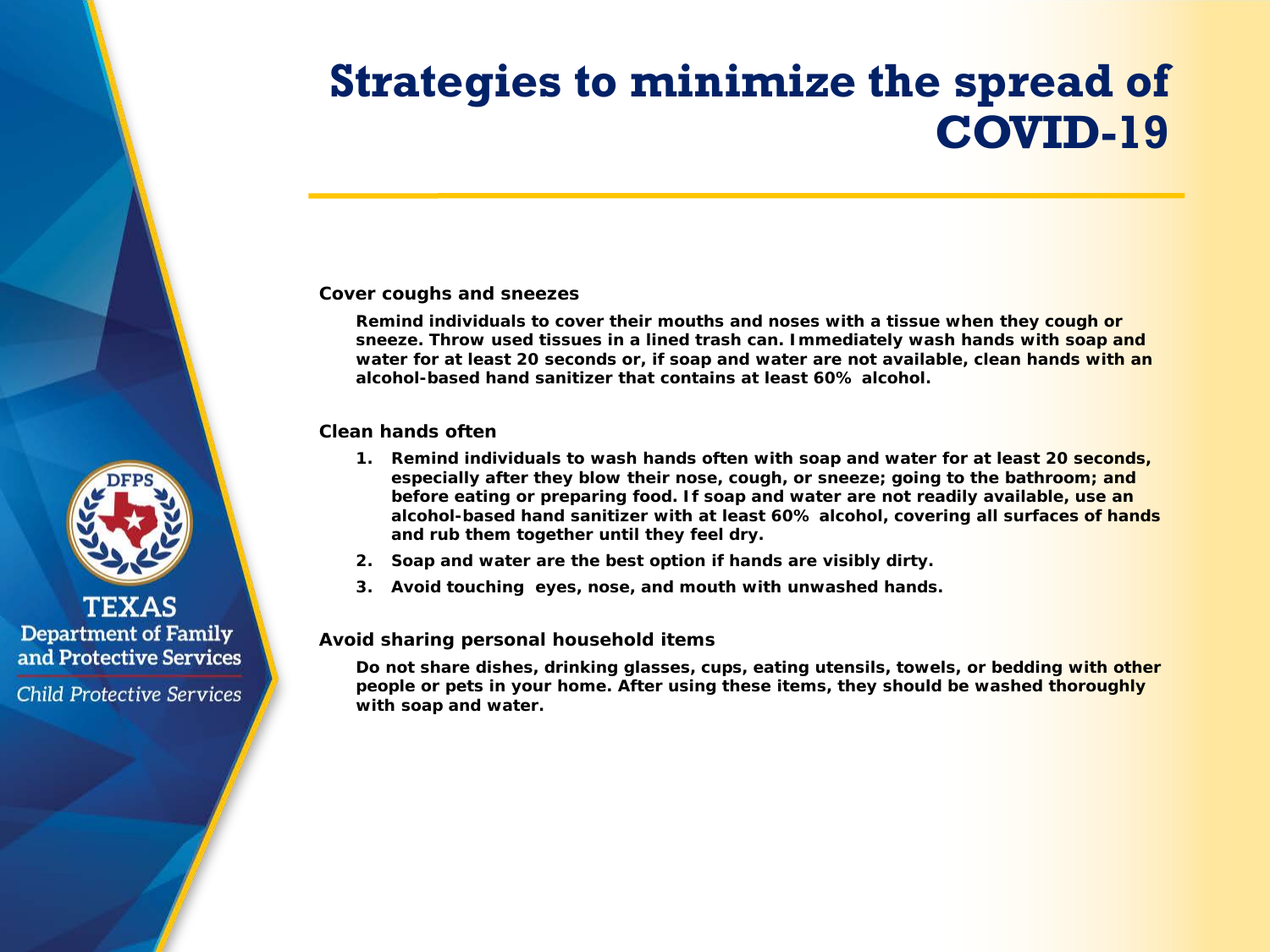### **Strategies to minimize the spread of COVID-19 continued. . .**

**Clean all "high-touch" surfaces at least everyday (or more often as possible)**

- **1. High touch surfaces include counters, tabletops, doorknobs, bathroom fixtures, toilets, phones, keyboards, tablets, and bedside tables. Also, clean any surfaces that may have blood, stool, or body fluids on them. Use a household cleaning spray or wipe, according to the label instructions. Labels contain instructions for safe and effective use of the cleaning product including precautions you should take when applying the product, such as wearing gloves and making sure you have good ventilation during use of the product.**
- **2. Ensure cleaning product states that it is effective against coronaviruses, on the label or as listed here:**  [https://www.epa.gov/pesticide-registration/list-n-disinfectants-use](https://www.epa.gov/pesticide-registration/list-n-disinfectants-use-against-sars-cov-2)against-sars-cov-2
- **3. Also see the extensive CDC Guidance, "***If you are Sick or Caring for Someone"* [https://www.cdc.gov/coronavirus/2019-ncov/if-you-are](https://www.cdc.gov/coronavirus/2019-ncov/if-you-are-sick/index.html)sick/index.html



**TEXAS Department of Family** and Protective Services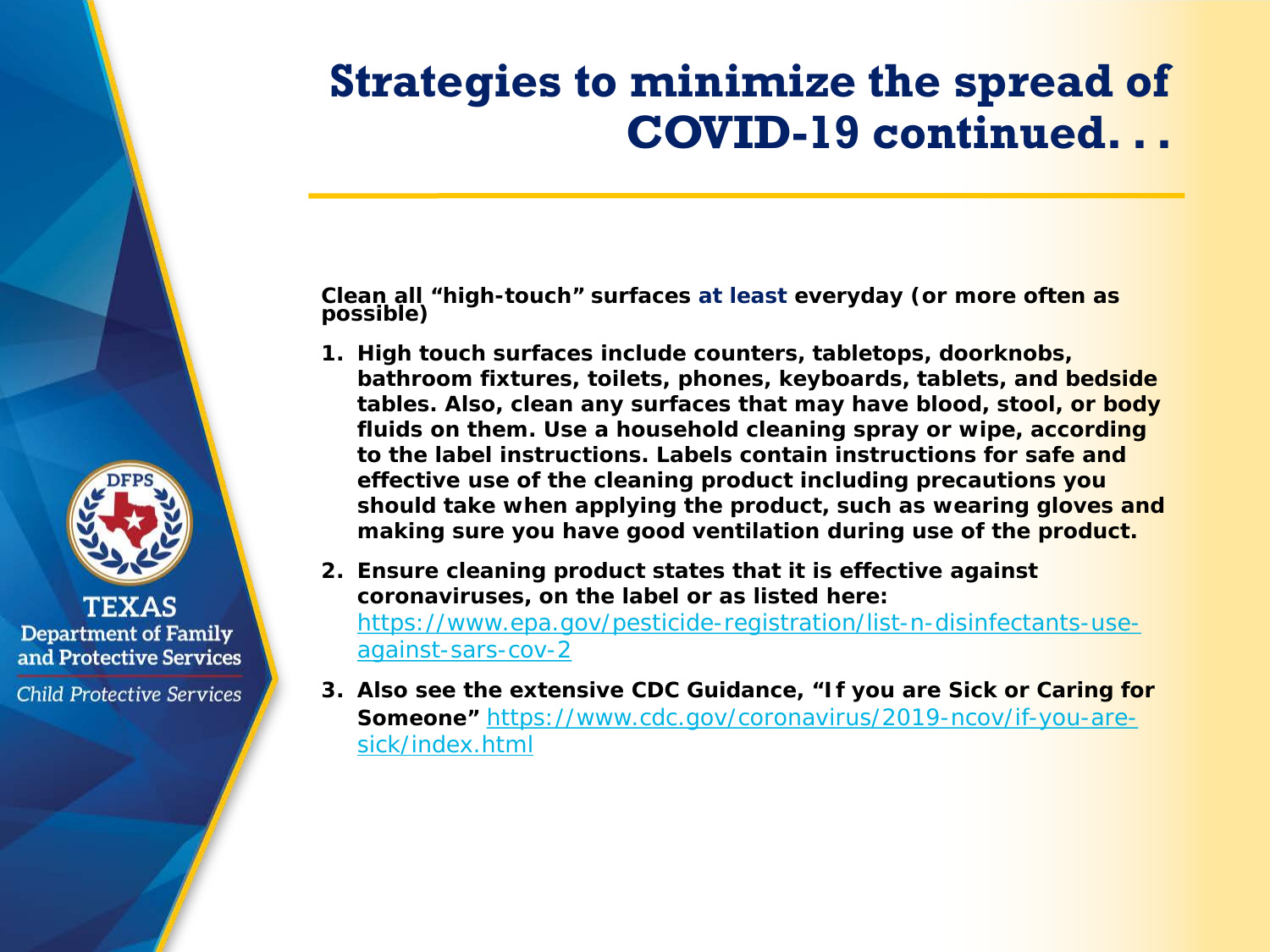### **Strategies to minimize the spread of COVID-19 continued. . .**

**For patients with COVID-19**

- **1. The patient should wear a facemask when around other people. If the patient is not able to wear a facemask (for example, because it causes trouble breathing), the caregiver, should wear a mask when in the same room as the patient.**
- **2. Wear a disposable facemask and gloves when you touch or have contact with the patient's blood, stool, or body fluids, such as saliva, sputum, nasal mucus, vomit, urine.** 
	- **a. Throw out disposable facemasks and gloves after using them. Do not reuse.**
	- **b. When removing personal protective equipment, first remove and dispose of gloves. Then, immediately clean your hands with soap and water or alcohol-based hand sanitizer. Next, remove and dispose of facemask, and immediately clean your hands again with soap and water or alcohol-based hand sanitizer.**



**TEXAS Department of Family** and Protective Services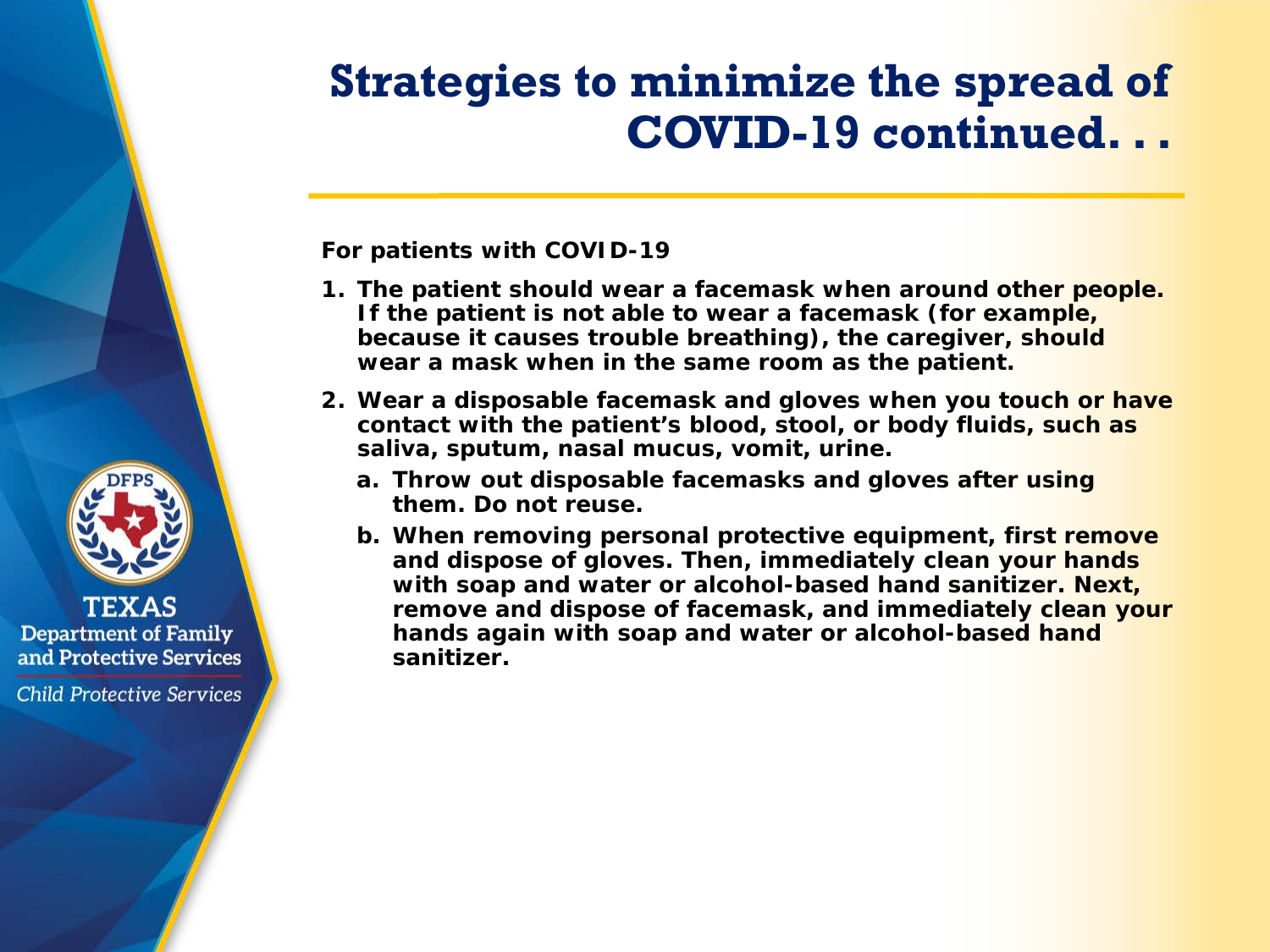### **What You Can Do to Help Children Cope**

**There are many things you can do to support your child** 

- **1. Take time to talk with your child or teen about the [COVID-19 outbreak. Answer questions and share](https://www.cdc.gov/coronavirus/2019-ncov/symptoms-testing/share-facts.html)  facts about COVID-19 in a way that your child or teen can understand.**
- **2. Reassure the child or teen that they are safe. Let them know it is ok if they feel upset. Share with them how you deal with your own stress so that they can learn how to cope from you.**
- **3. Limit your family's exposure to news coverage of the event, including social media. Children may misinterpret what they hear and can be frightened about something they do not understand.**
- **4. Try to keep up with regular routines. If schools are closed, create a schedule for learning activities and relaxing or fun activities.**
- **5. Be a role model. Take breaks, get plenty of sleep, exercise, and eat well. Connect with your friends and family members.**



**TEXAS Department of Family** and Protective Services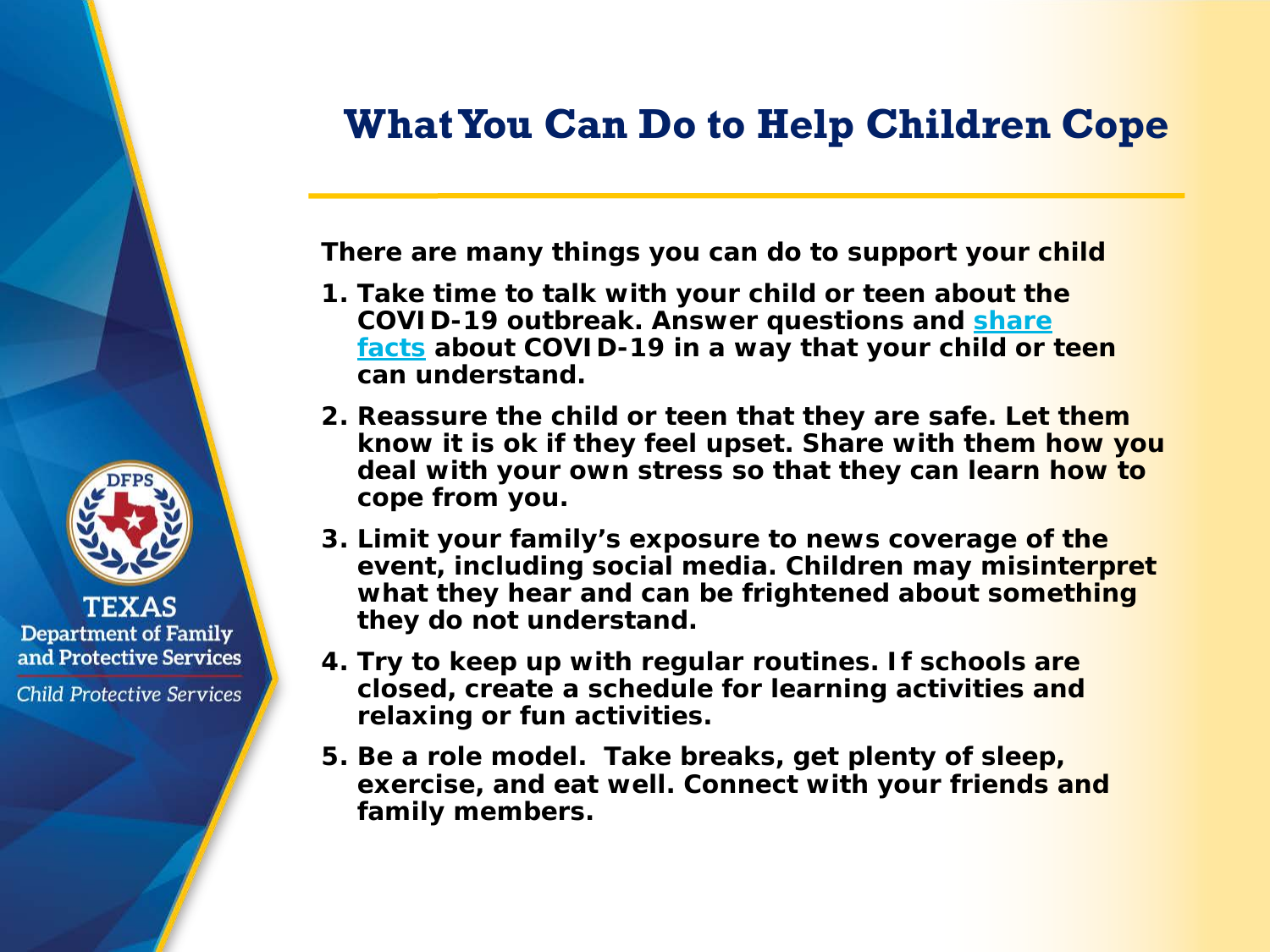### **For Caregivers**

**Not all children and teens respond to stress in the same way. Some common changes to watch for include:** 

- **1. Excessive crying or irritation in younger children**
- **2. Returning to behaviors they have outgrown (for example, toileting accidents or bedwetting)**
- **3. Excessive worry or sadness**
- **4. Unhealthy eating or sleeping habits**
- **5. Irritability and "acting out" behaviors in teens**
- **6. Poor school performance or avoiding school**
- **7. Difficulty with attention and concentration**
- **8. Avoidance of activities enjoyed in the past**
- **9. Unexplained headaches or body pain**
- **10.Use of alcohol, tobacco, or other drugs**



**TEXAS Department of Family** and Protective Services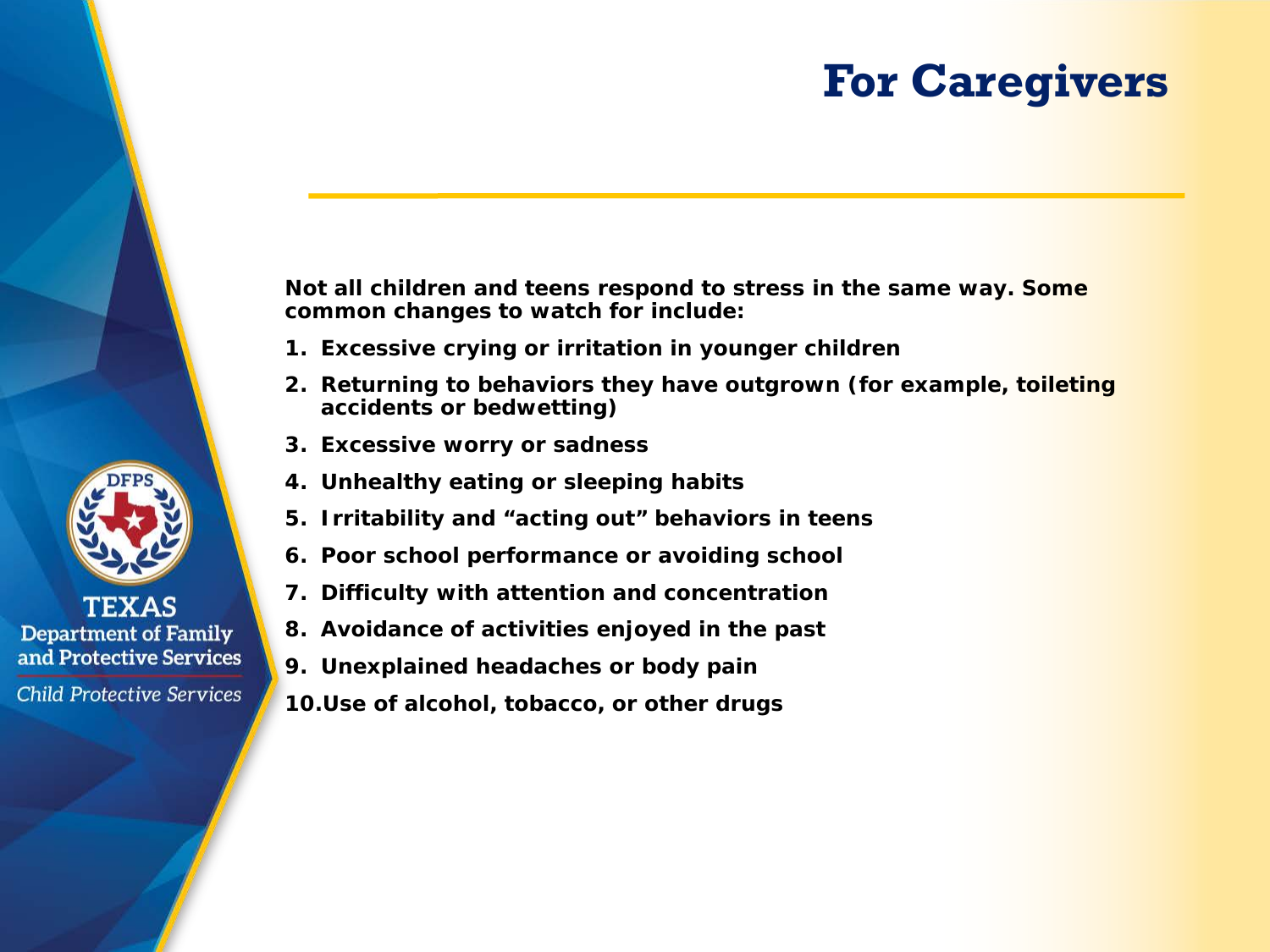# **Some potential reactions from children and youth**

- **1. For infants to 2 year olds**
	- **Infants and toddlers may become more cranky. They may cry more than usual or want to be held and cuddled more.**
- **2. For 3 to 6 year olds**
	- **Preschool and kindergarten children may return to behaviors they have outgrown. For example, toileting accidents, bedwetting, or being frightened about being separated from their parents/caregivers. They may also have tantrums or a hard time sleeping.**
- **3. For 7 to 10 year olds**
	- **Older children may feel sad, mad, or afraid that the event will happen again. Peers may share false information; however, parents or caregivers can correct the misinformation. Older children may focus on details of the event and want to talk about it all the time or not want to talk about it at all. They may have trouble concentrating.**

**[www.healthychildren.org](http://www.healthychildren.org/) - the parent and caregiver education portal of the American Academy of Pediatrics has lots of great information and suggestions both generally and for COVID-19.** 



**TEXAS Department of Family** and Protective Services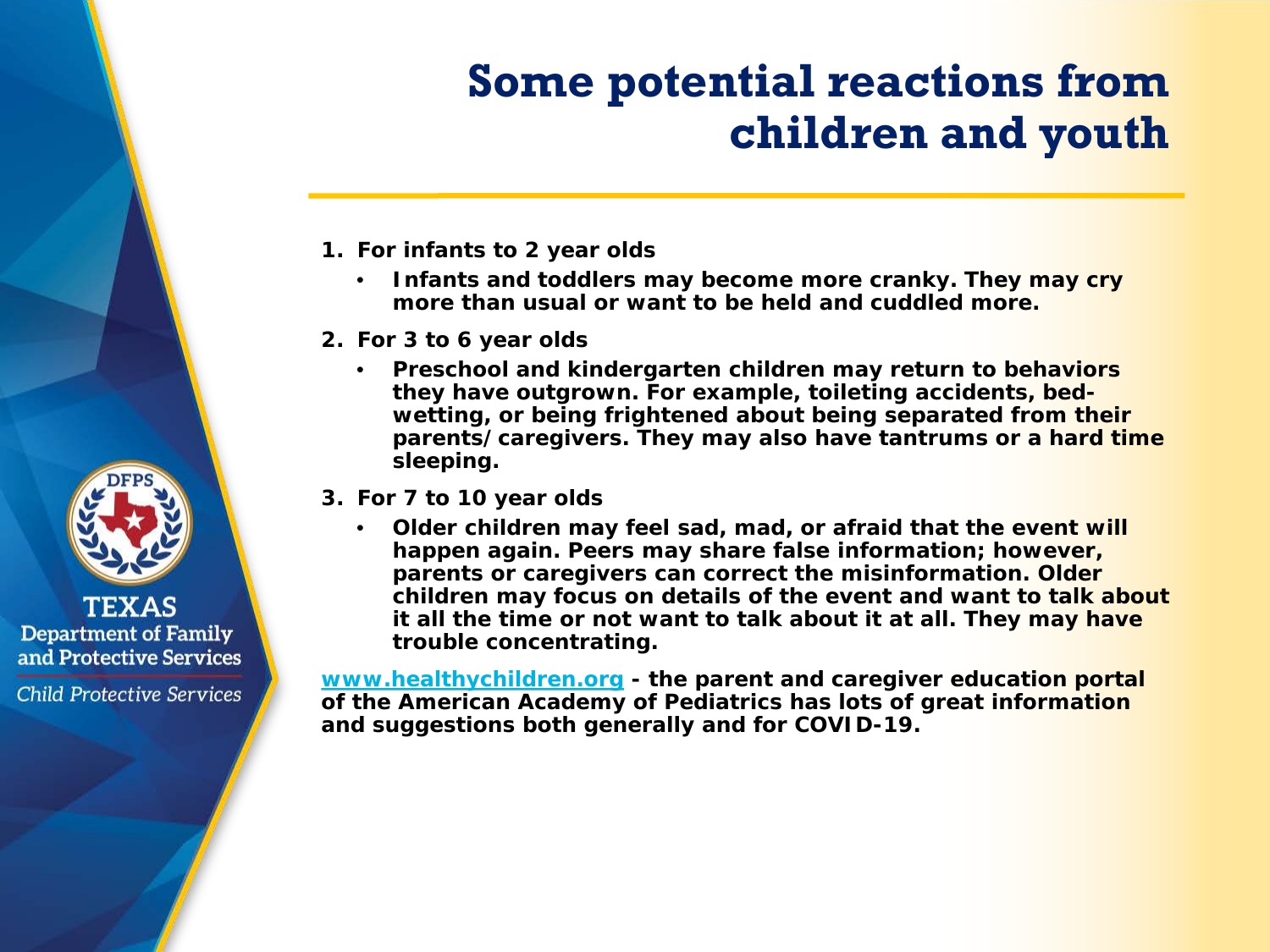### **Some potential reactions from children and youth**

#### **For preteens and teenagers**

• **Some preteens and teenagers respond to trauma by acting out. This could include reckless driving, and alcohol or drug use. Others may become afraid to leave the home. They may cut back on how much time they spend with their friends. They can feel overwhelmed by their intense emotions and feel unable to talk about them. Their emotions may lead to increased arguing and even fighting with siblings, parents/caregivers or other adults.**

#### **For special needs children**

- **Children who need continuous use of a breathing machine or are confined to a wheelchair or bed, may have stronger reactions to a threatened or actual disaster. They might have more intense distress, worry or anger than children without special needs because they have less control over day-to-day well-being than other people. The same is true for children with other physical, emotional, or intellectual limitations. Children with special needs may need extra words of reassurance, more explanations about the event, and more comfort and other positive physical contact such as hugs from loved ones.**
- **Ventilator-dependent children may need special guidance and caregivers should maintain close contact with their medical team.**



**TEXAS Department of Family** and Protective Services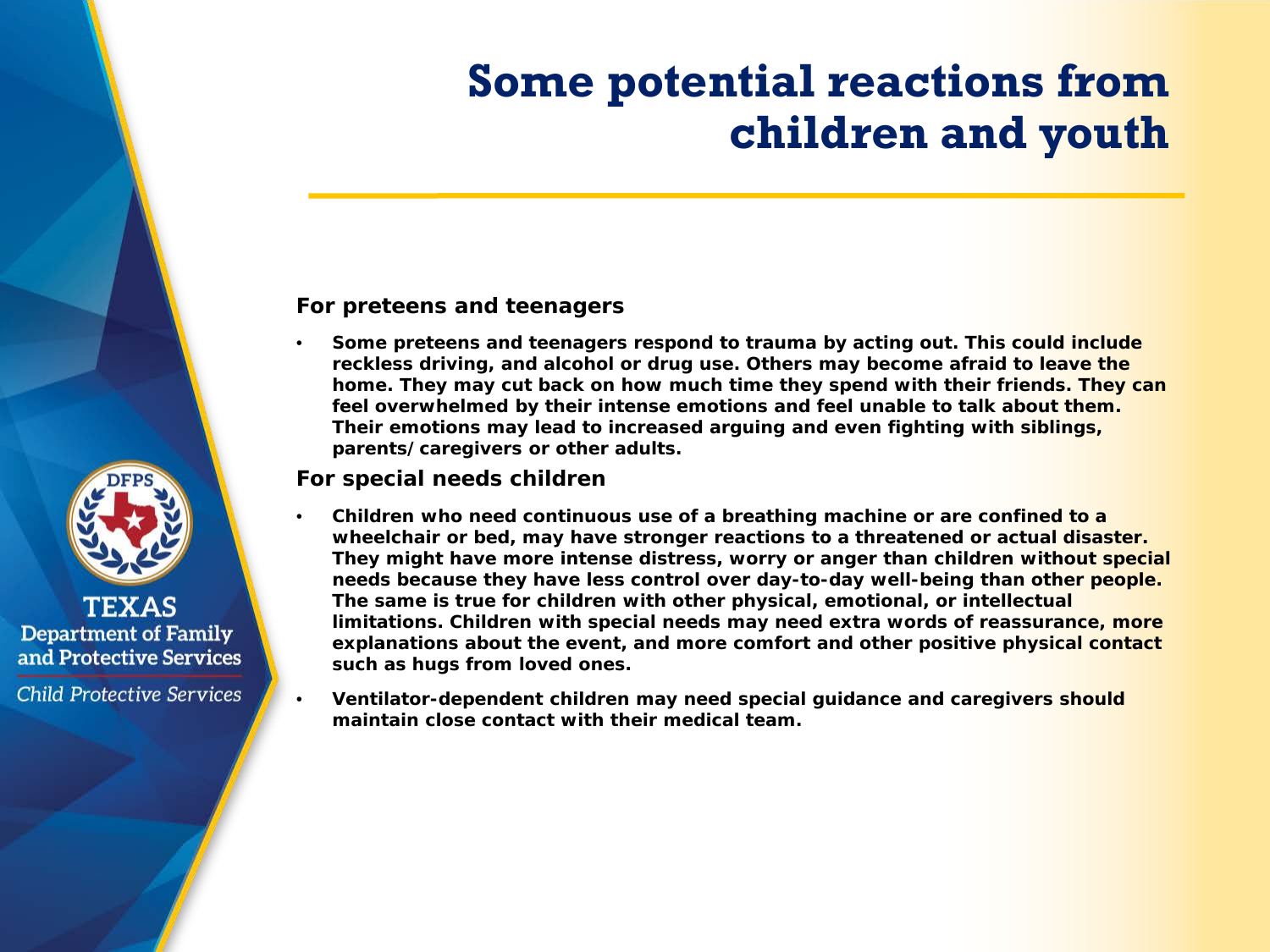# **Reporting a suspected or confirmed case of COVID-19**

**Should a child or youth in your care become ill with COVID-19, please ensure that, after seeking medical care, you report that information to the Abuse Hotline. 1-800-252-5400**

**CPS has created a mailbox for you to use to report when a child in your care receives COVID-19 testing and to report on the results of such testing. Based on this information, Superior will follow up with you to provide additional support and the CPS caseworker will be notified. [dfpscovid19testreporting@dfps.state.tx.us](mailto:dfpscovid19testreporting@dfps.state.tx.us)**

**In the subject line: Child's name and Personal Identification Number (PID)**

**In your email, please include as much of the following information as possible:**

- **1. Information about the child: Name, Date of Birth, Medicaid number, Personal Identification Number (PID)**
- **2. CPS Caseworker's name**
- **3. Address and type of placement (such as foster home, shelter)**
- **4. Your name and contact information (phone number)**
- **5. Date of Test and Testing site (if known)**
- **6. Test results**

**Please note: this email box is only to report on actual COVID-19 testing and results. Thank you for all you are doing to provide quality care for children.**



**TEXAS Department of Family** and Protective Services